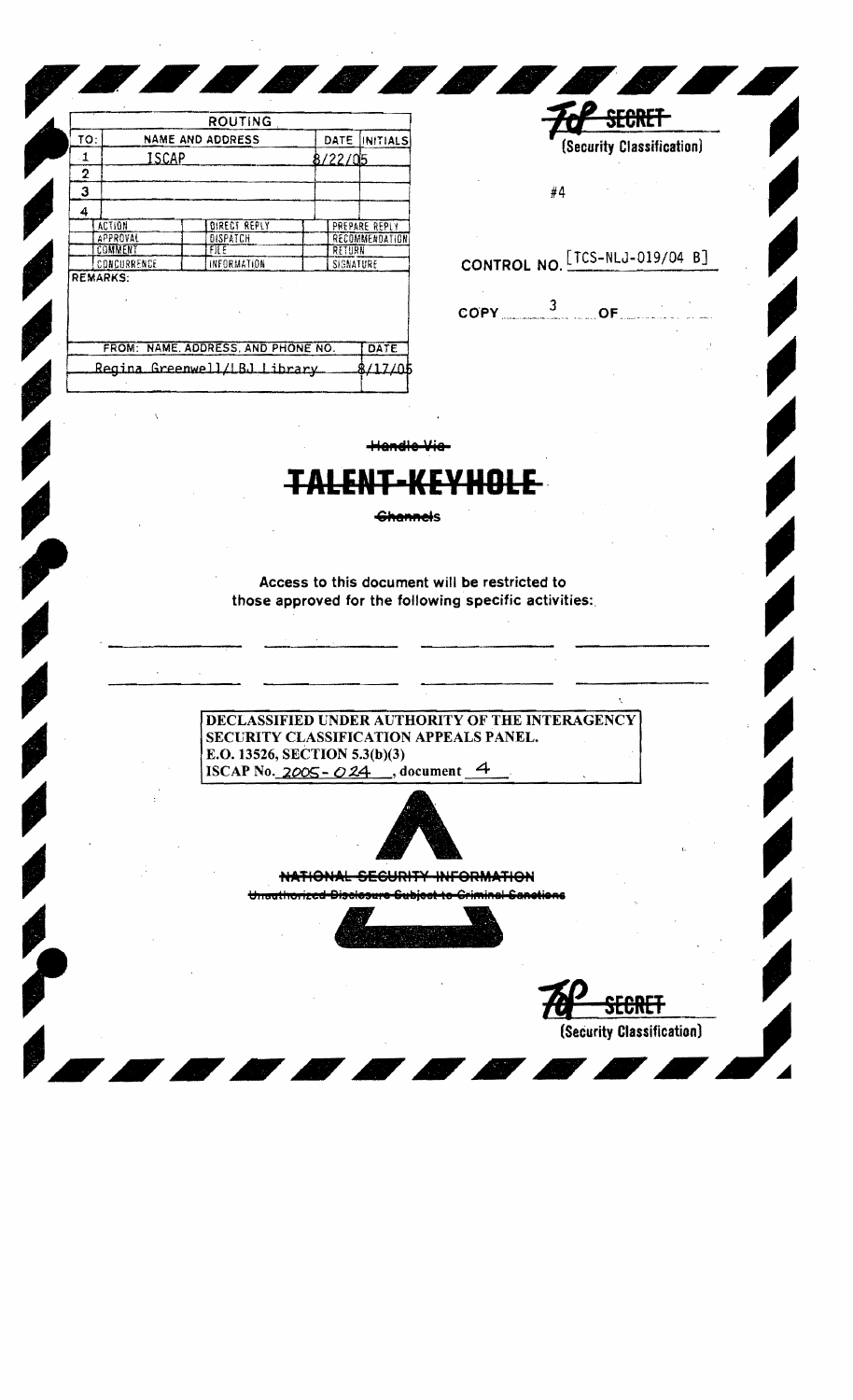|  |  | <u>TAD CECDET CONTAINS CICINT AND KEVUALE MATEDINI</u> |  |
|--|--|--------------------------------------------------------|--|
|  |  | <u> TVI JESNEI OVNIMINJ JISTRI NIR RETTORE MITSIMI</u> |  |

THE PRESIDENT'S<br>DAILY BRIEF<br>20 DECEMBER 1968

My Michael<br>Bandon y Rothey<br>Document # <mark>4</mark>

 $\mathcal{F}$ 

<del>TA 11</del>

Portion identified as unresponsive to appeal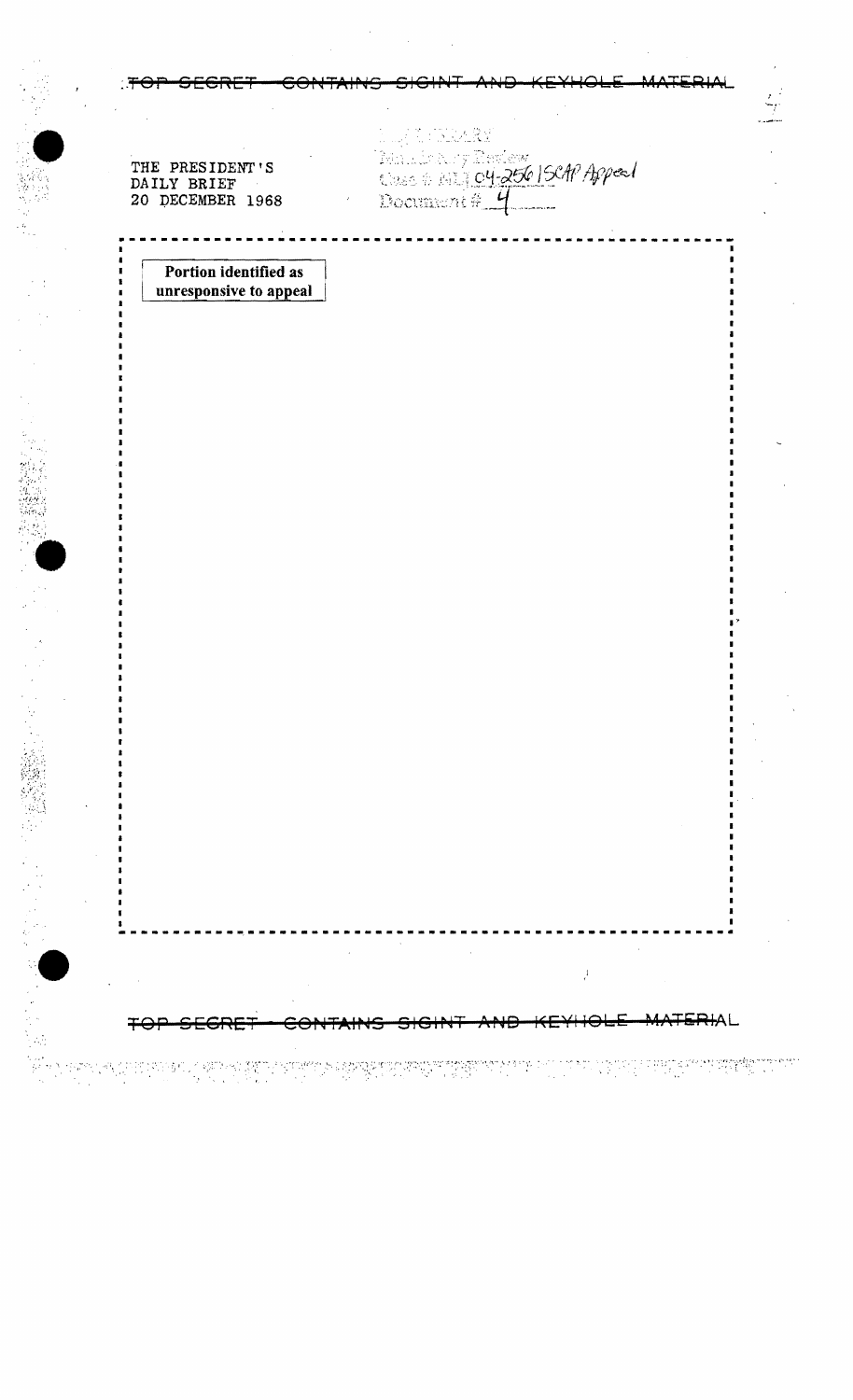:TOP SECRET CONTAINS SIGINT AND KEYHOLE MATERIAL

---------------------------------------------------------

SECRET CONTAINS SIGINT AND KEYHOLE MATERIAL

I

:" :;'1;." ~ ~:',~

4. Soviet Union

E.O. 13526, section  $3.3(b)(3)$ 

Withheld from public release <sup>I</sup>Pub. L. 86-36

Analysis of on 12 December during an antiballistic missile firing from the test site (previously test site<br>
noted in the Brief for 12 December) suggests that the operation probably was connected with modification of the<br>Galosh antiballistic missile. This is Galosh antiballistic missile. the system currently being installed around Moscow.

Portion identified as unresponsive to appeal